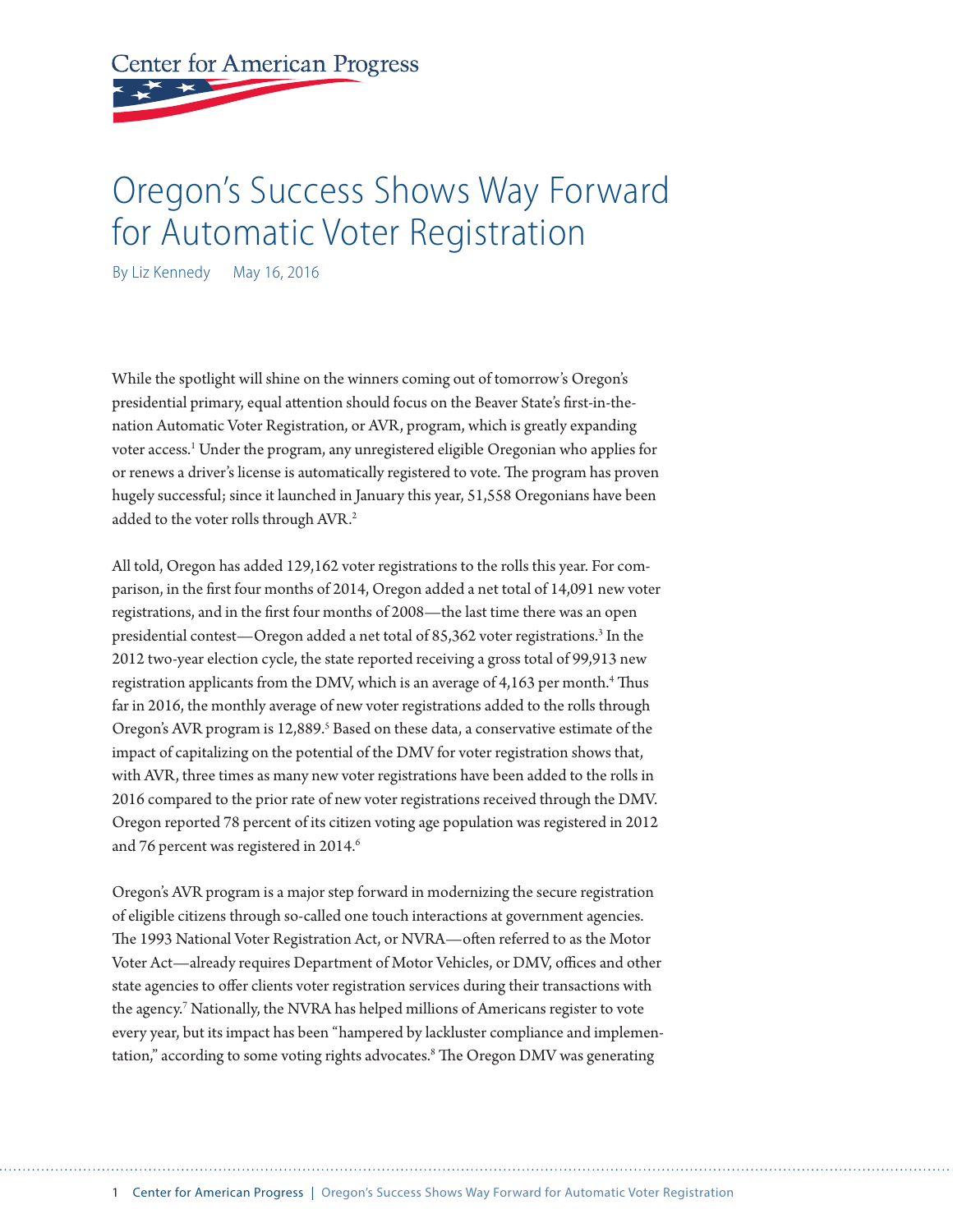approximately three voter registration applications for every 10 driver licensing transactions under NVRA.<sup>9</sup> Now, with Oregon's new AVR program, 100 percent of qualifying licensing transactions generate voter registration applications for eligible citizens who are not yet registered to vote or who need to update their voter registrations.<sup>10</sup> It is time for the rest of the country to follow suit and adopt Oregon's model of Automatic Voter Registration nationwide.

Democracy works best when it works for everyone and there is a high level of citizen engagement. Unfortunately the United States faces a crisis of low political participation. In the 2012 presidential election, nearly 61 million Americans voted for former Gov. Mitt Romney, and almost 66 million voted for President Barack Obama—but more than 90 million eligible American citizens did not vote at all.<sup>11</sup> Voter participation in the 2014 midterm elections was the lowest since World War II: Only 36 percent of eligible voters cast a ballot.12 Every state except North Dakota requires any citizen who wants to cast a ballot to be registered to vote, but individuals are left to register themselves. This system has led to a much smaller share of eligible citizens being on the rolls compared to other countries. According to Pew, "Only about 65% of the U.S. voting-age population (and 71% of the voting-age citizenry) is registered, according to the Census Bureau, compared with 96% in Sweden and 93% in the U.K."13

In a self-governing society, government derives its legitimacy from the consent of the governed, so it is normatively good for more citizens to participate in making political decisions together. Incentives should be constructed to prioritize greater voter participation. With this objective, it is imperative that states that have the technological capability to confirm a citizen's eligibility to vote through the information that state agencies already collect make voter registration an automatic process.

The real issue of electoral integrity today is not the all but nonexistent red herring of voter fraud, but rather is electoral access for all eligible Americans. Automatic voter registration can transform voter registration from a barrier to democratic participation into its gateway. Current registration rules are an obstacle to participation. In a study of 18- to 29-year-old nonvoters, 55 percent of black youth, 45 percent of Latino youth, and 61 percent of white youth said they did not vote because they were "not registered to vote"—which was by far the highest reason given for not voting.14 Researchers looking at internet searches for voter registration information before the 2012 election concluded that early registration deadlines blocked between 3 million and 4 million Americans from registering to vote before Election Day.15 Given the close proximity in time to their attempts to register and Election Day, it is likely that these individuals were motivated to vote in the 2012 election but were blocked from doing so by rigid registration deadlines. If these individuals had been automatically registered as a result of their interactions with state agencies, millions more voices could have been heard at the ballot box.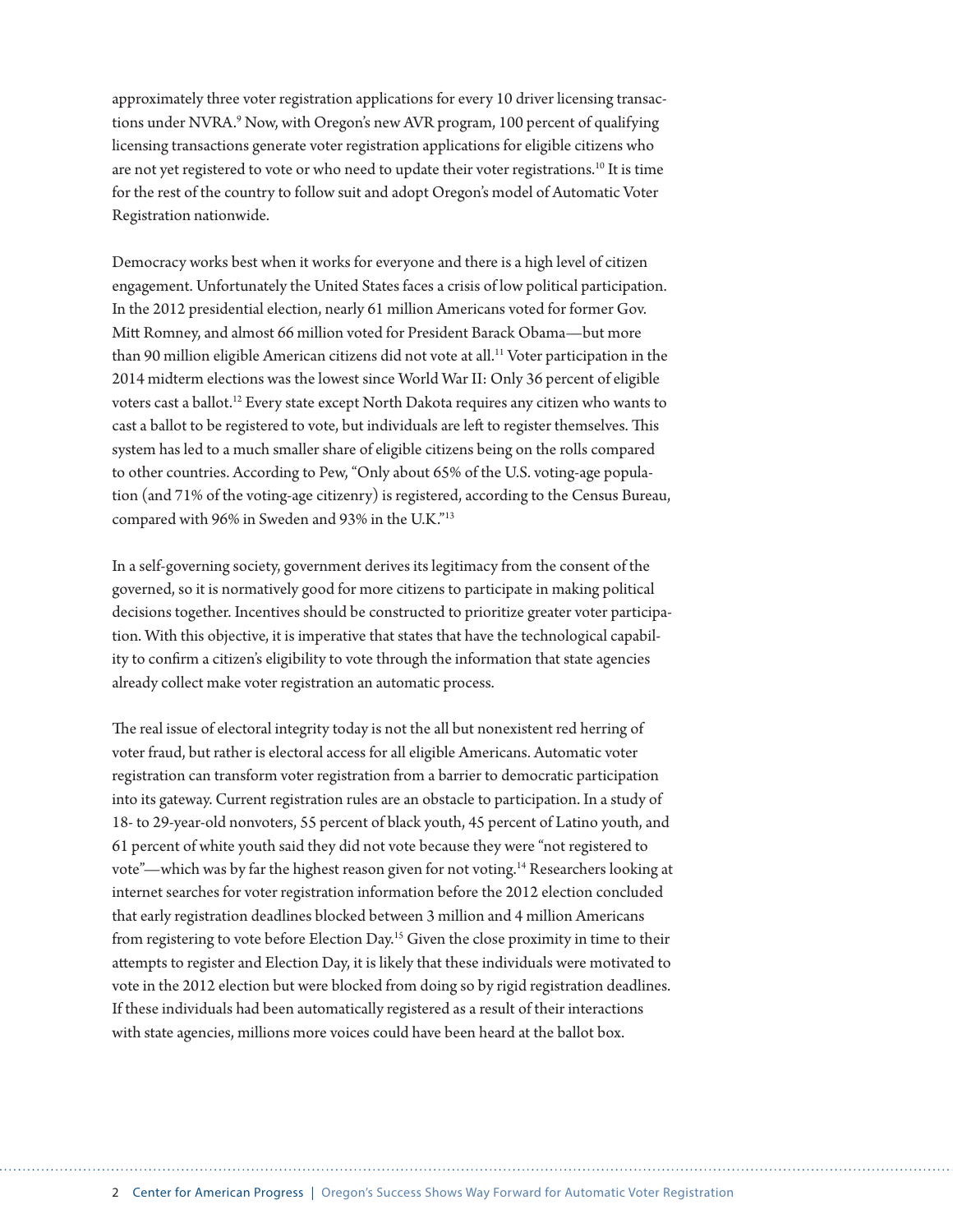While today's rigid registration requirements can stand in the way of voter participation, citizens are very likely to vote once they are registered. In 2008, 90 percent of the people who were registered to vote actually voted. The voting rate among all citizens of voting age, however, was only 64 percent.<sup>16</sup> In 2012, 87 percent of people registered to vote actually voted, although those voting represented only 62 percent of all citizens of voting age.17 Although not every newly registered voter will choose to go to the polls, by removing the barrier of the current registration system millions more eligible Americans will have the chance to play an active role in our democracy.

Oregon demonstrates the way forward, highlighting how to securely and efficiently register the greatest number of eligible citizens. The state's AVR program activates the technological capacity of the DMV to communicate voter eligibility information from its database, independent of the agency worker conducting the transaction, to the database of the Secretary of State—Oregon's top election official. The Secretary of State's office then mails eligible individuals a notification that they will be registered to vote unless they return a mailer declining to be registered.<sup>18</sup>

There are two main reasons why Oregon's AVR program has proven so effective. First, the specific process Oregon uses to register citizens automatically is simple to administer and takes advantage of modern technology that avoids human error. It puts the responsibility for the program on elections officials at the state and county level, not on front line agency employees. That is to say, the responsibilities placed on DMV agents do not increase beyond what they already do as part of the licensing transaction.

Second, Oregon's AVR program takes greatest advantage of the most current social science research on defaults and the status-quo bias to align incentives with preferred outcomes. Rather than merely changing the framing of how someone is asked about whether they want to be registered to vote, Oregon's AVR program creates a true noaction default in which no explicit action is required. Simply put, every eligible citizen who obtains or renews a driver's license in a qualifying transaction is automatically registered to vote unless they take action to decline voter registration. Social science research suggests this true no-action default structure increases the likelihood that eligible citizens will become registered to vote because it strongly signals the preferred outcome and requires effort to change the outcome of becoming registered to vote.

Shifting the way the question about registration is framed—from, "do you want to be registered to vote?" to, "do you not want to be registered to vote?"—can indeed have significant effects on the number of people opting-in.<sup>19</sup> But the impact of framing in incentivizing outcomes is significantly less effective than true no-action defaults because it does not capitalize on several of the forces that make defaults so powerful. Research suggests that one of the reasons that defaults influence people's choices is because the default position is often seen as the preferred outcome. For example, in a study of organ donation, researchers reported that the "majority of participants told that policymakers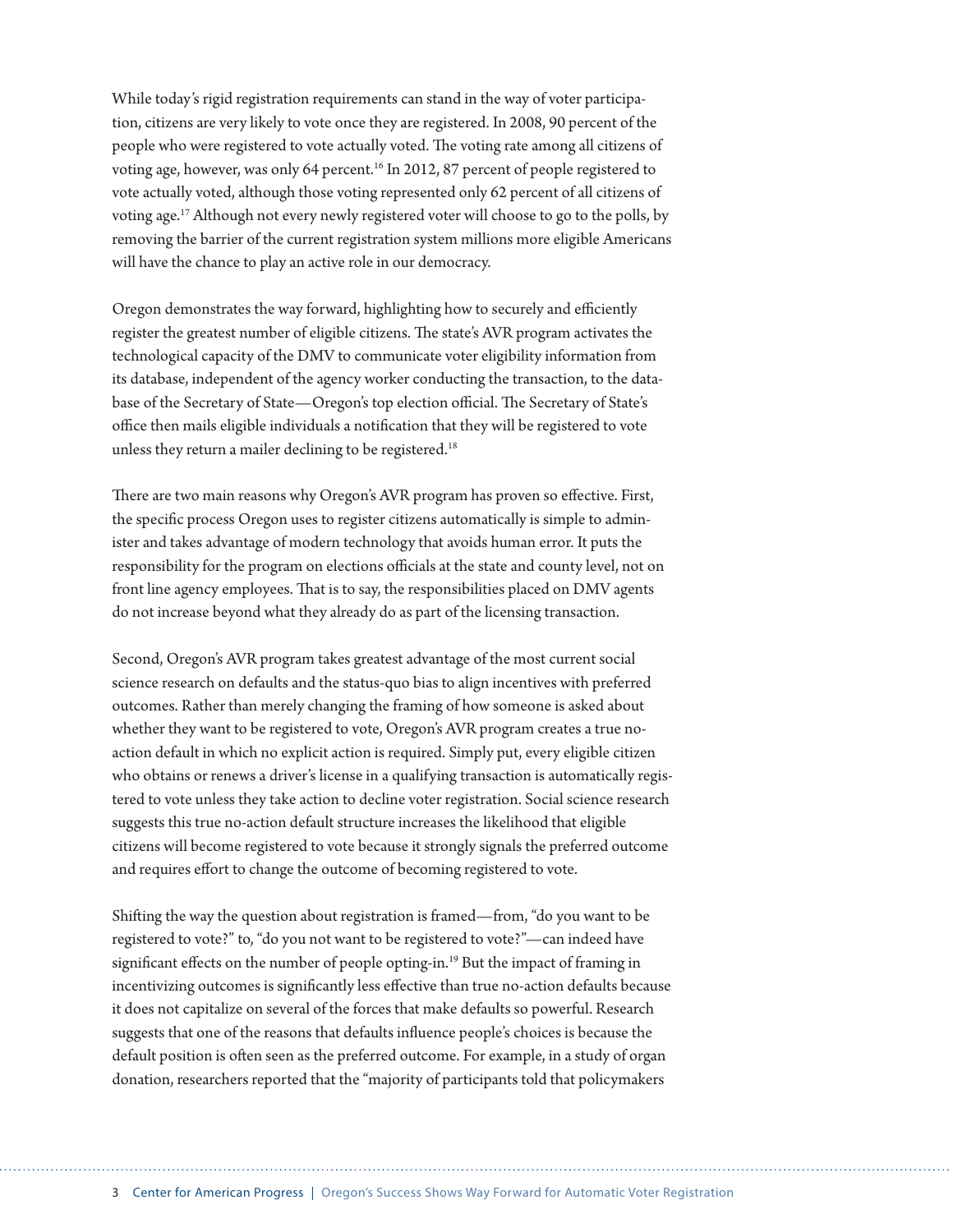had selected the 'organ donor' default inferred that the policymakers both were willing to be donors and thought that people ought to be donors."20 Clearly, a democratic political structure wants to communicate to its citizens that their participation in the democratic process is both good and desired.

True no-action defaults communicate this much more powerfully and are thus more likely to be much more effective at promoting registration than simply changing the question while still requiring a choice be made between two options.<sup>21</sup> Experience with the NVRA shows that many eligible people never are asked about voter registration at government agencies. Moreover, even the idea of mandating a choice—asking whether an individual wants to register to vote—does not always work. Researchers looking at organ donation in Virginia found the "experience in mandated choice" to be "instructive."22 According to researchers, "when the state of Virginia adopted a policy of forcing people to make a choice, over 24% refused to report a preference."23

Oregon notifies all eligible, unregistered citizens that they will be registered to vote through a mailer sent following a qualifying transaction with the DMV. This postal notification system allows a potential voter to decline registration by simply returning a postcard. The postal feature of the program has additive impact in increasing the number of eligible Americans on the voter rolls because effort is required to reject voter registration. Defaults are effective because they are effortless. This is true even when the effort involved in opting-out is quite minimal. Even when the actual effort an action might take is low, a modest increase in the effort to change the status quo can achieve much greater gains.<sup>24</sup> There is a strong bias toward retaining the status quo, and research finds that "an individual may retain the status quo out of convenience, habit or inertia."25 People may avoid the extra effort of time and action that is needed to return a mailer in order to remain an unregistered voter. This is directly in line with research showing that " $[p]$ hysical effort such as filling out a form may also increase acceptance of the default."<sup>26</sup> Thus, true no-choice defaults make acceptance of the default—in this case being added to the voting rolls—effortless and opting-out more of an effort. Reframing the voter registration question, on the other hand, still requires equivalent effort for either action choice. This evidence counsels toward consciously designing the process for accepting or rejecting the default automatic voter registration process in order to align incentives with desired outcomes—increased voter registration for eligible citizens.

A majority of Americans—53 percent of Republicans and 71 percent of Democrats support automatic voter registration for people interacting with the DMV.<sup>27</sup> Oregon's system aligns with this support and places the effort of rejecting the default registration on the minority of people who do not want the option to participate in the democratic process. The results of this transfer of effort can be seen in the small number of Oregonians who actually opt-out of the voting registration process: Only 6 percent of notification cards delivered were returned declining voter registration.<sup>28</sup> A mere 3,534 people declined voter registration, while 51,558 people were registered to vote—a ratio of nearly 15 eligible citizens added to the voting rolls for every 1 person who declined.<sup>29</sup>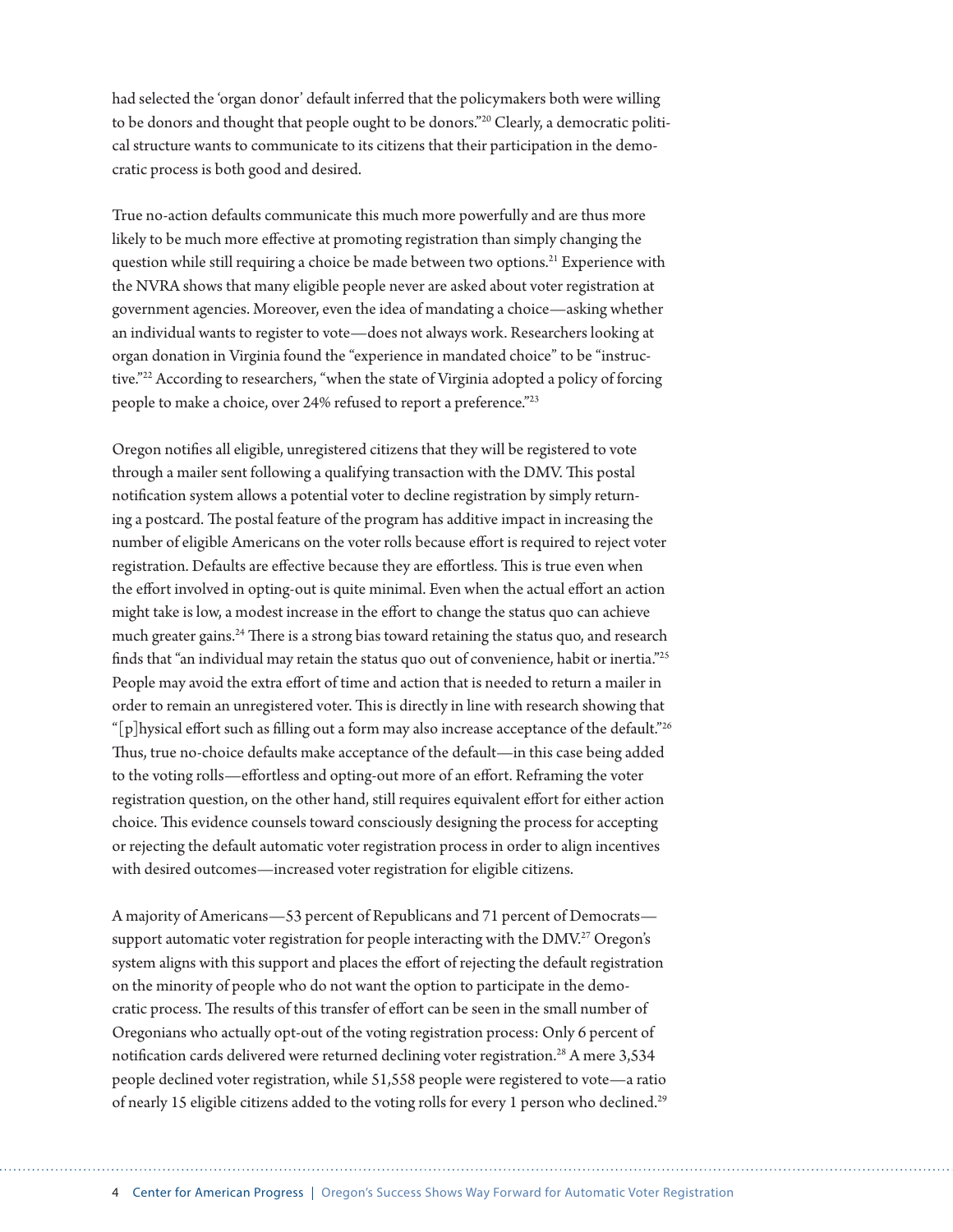Defaults inevitably lead to a certain number of misclassifications.30 Without automatic voter registration, people who want to vote may find that they are not registered to vote. With automatic voter registration, eligible citizens who prefer not to be registered may wind up on the voting rolls. However, the mistake of registering an eligible person who does not want to be registered and therefore must go to the effort of canceling his or her registration is dwarfed by the harm of leaving eligible Americans who want to vote out of the political process. Currently, 46 percent of eligible 18- to 24-year-olds are not registered to vote; 41 percent of eligible Latino citizens are not registered to vote; 44 percent of eligible Asian American citizens are not registered to vote; and 37 percent of eligible people with incomes less than \$30,000 are not registered to vote.<sup>31</sup> Not taking available steps to correct the error of perpetuating a registration system that results in demographically inequitable registration rates across age, wealth, and racial groups, is simply unacceptable.<sup>32</sup> Requiring action to decline the default state of voter registration properly balances incentives for people to become registered while maintaining an option to decline for people who feel strongly about it.

The current U.S. voter registration system puts an unnecessary burden on individuals to register and re-register each time they move. Not only is this system inefficient, it is not aligned with American values of equal participation for all citizens. Currently, if an individual does not take any action on their voter registration, they are not registered to vote. This is true even if that individual meets the criteria for voter eligibility, which the state can confirm from information it has already collected. Likewise, if an individual was previously registered at a prior address and their voter registration is not updated with their new address in a different jurisdiction—even if the new address is available and easily accessible by the government—that person will be unable to vote. With the technological modernizations for data sharing that are readily available, along with the information that is already collected by government, the process of voter registration can be modernized to meet the needs and expectations of citizens in the 21st century. Many states are considering how to advance toward truly automatic voter registration, and Oregon's success shows the way.

Oregon's AVR program is the most effective way to securely register as many eligible citizens as possible. By using the technical capacities of the DMV and elections officials to communicate the pertinent information needed to register and update records for eligible citizens automatically, AVR sets up a true no-action default voter registration system. Moreover, AVR's use of postal notification as the process for maintaining the option to decline voter registration respects individual choice while aligning incentives to register the greatest number of eligible citizens. The millions of eligible citizens who are missing from America's voter rolls can be placed on those rolls in a cost-effective and secure manner. States can and must remove barriers and facilitate political participation for all eligible voters so that every voice is heard as our nation charts the course forward together.

*Liz Kennedy is the Director of Democracy and Government Reform at the Center for American Progress*.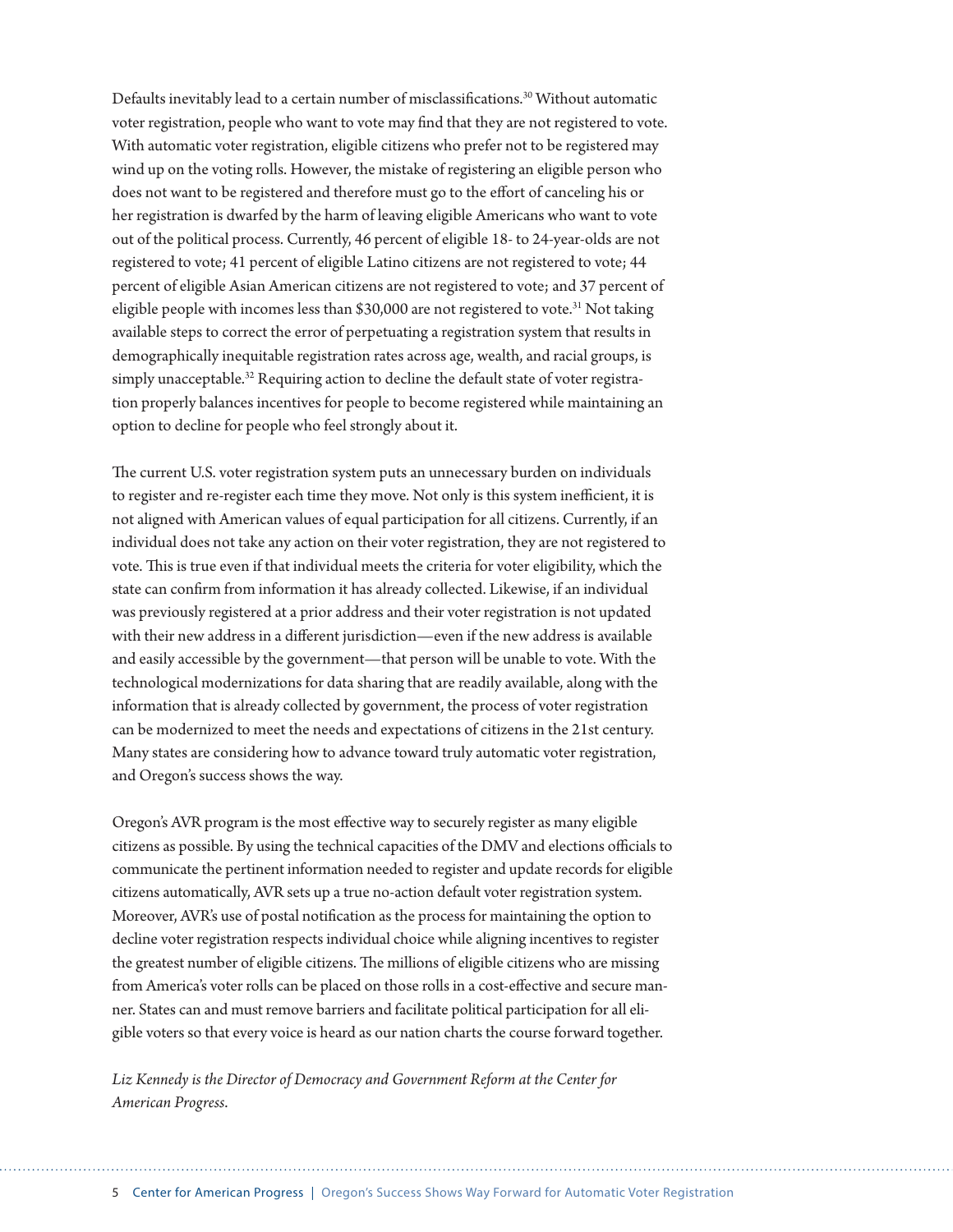## Endnotes

- 1 Oregon Secretary of State, "Upcoming May Primary Spurs Uptick in Oregon Motor Voter Party Selection," Press release, April 8, 2016, available at [http://oregonsosblog.us/2016/04/](http://oregonsosblog.us/2016/04/upcoming-may-primary-spurs-uptick-oregon-motor-voter-party-selection/) [upcoming-may-primary-spurs-uptick-oregon-motor-voter](http://oregonsosblog.us/2016/04/upcoming-may-primary-spurs-uptick-oregon-motor-voter-party-selection/)[party-selection/](http://oregonsosblog.us/2016/04/upcoming-may-primary-spurs-uptick-oregon-motor-voter-party-selection/).
- 2 Oregon Secretary of State, "Oregon Motor Voter Adds Over 50,000 New Voters To The Rolls," Press release, May 10, 2016, available at http://oregonsosblog.us/2016/05/oregonmotor-voter-adds-50000-new-voters-rolls/#prettyPhoto.
- 3 Oregon Secretary of State, "Elections Statistics," available at [http://sos.oregon.gov/elections/Pages/electionsstatistics.](http://sos.oregon.gov/elections/Pages/electionsstatistics.aspx) [aspx](http://sos.oregon.gov/elections/Pages/electionsstatistics.aspx) (last accessed May 2016)
- 4 The U.S. Election Assistance Commission, "The Impact of the National Voter Registration Act of 1993 on the Administration of Elections for Federal Office 2011-2012: A Report to the 113th Congress" (2013), available at [http://www.eac.](http://www.eac.gov/assets/1/Documents/EAC_NVRA%20Report_lowres.pdf) [gov/assets/1/Documents/EAC\\_NVRA%20Report\\_lowres.](http://www.eac.gov/assets/1/Documents/EAC_NVRA%20Report_lowres.pdf) [pdf](http://www.eac.gov/assets/1/Documents/EAC_NVRA%20Report_lowres.pdf).
- 5 Oregon Secretary of State, "Elections Statistics."
- 6 The U.S. Election Assistance Commission, "The Impact of the National Voter Registration Act of 1993 on the Administration of Elections for Federal Office 2011-2012: A Report to the 113th Congress"; U.S. Election Administration Commission, "The 2014 EAC Election Administration and Voting Survey Comprehensive Report: A Report to the 114th Congress," (2015), available at [http://www.eac.gov/assets/1/](http://www.eac.gov/assets/1/Page/2014_EAC_EAVS_Comprehensive_Report_508_Compliant.pdf) [Page/2014\\_EAC\\_EAVS\\_Comprehensive\\_Report\\_508\\_Com](http://www.eac.gov/assets/1/Page/2014_EAC_EAVS_Comprehensive_Report_508_Compliant.pdf)[pliant.pdf](http://www.eac.gov/assets/1/Page/2014_EAC_EAVS_Comprehensive_Report_508_Compliant.pdf).
- 7 *The National Voter Registration Act of 1993*, Public Law 103- 31, 103rd Cong., 1st sess. (1993).
- 8 For example, "After the initial surge of applications at public assistance offices, federal data show that the number of voter registration applications from public assistance agencies dropped by 79 percent between 1995-1996 and 2005-2006." For more information see J. Mijin Cha, "Registering Millions: Celebrating The Success and Potential of the National Voter Registration Act at 20" (New York: Demos, 2013), p. 6, available at [http://www.demos.org/registering-millions-success](http://www.demos.org/registering-millions-success-and-potential-national-voter-registration-act-20)[and-potential-national-voter-registration-act-20](http://www.demos.org/registering-millions-success-and-potential-national-voter-registration-act-20); See also, Douglas R. Hess and Scott Novakowski, "Unequal Access: Neglecting the National Voter Registration Act, 1995-2007" (New York: Demos, 2008), available at [http://www.demos.](http://www.demos.org/publication/unequal-access-neglecting-national-voter-registration-act-1995-2007) [org/publication/unequal-access-neglecting-national-voter](http://www.demos.org/publication/unequal-access-neglecting-national-voter-registration-act-1995-2007)[registration-act-1995-2007](http://www.demos.org/publication/unequal-access-neglecting-national-voter-registration-act-1995-2007).
- 9 Stuart Naifeh, "Driving the Vote: Are States Complying With The Motor Voter Requirements of the National Voter Registration Act" (New York: Demos, 2015), p. 8, available at [http://www.demos.org/publication/driving-vote-are](http://www.demos.org/publication/driving-vote-are-states-complying-motor-voter-requirements-national-voter-registration-a)[states-complying-motor-voter-requirements-national-voter](http://www.demos.org/publication/driving-vote-are-states-complying-motor-voter-requirements-national-voter-registration-a)[registration-a](http://www.demos.org/publication/driving-vote-are-states-complying-motor-voter-requirements-national-voter-registration-a).
- 10 There are exceptions to the automatic voter registration program, for example "continuous travelers" with no fixed address, individuals in the Address Confidentiality Program, and individuals with a personal safety exemption.
- 11 Atlas of U.S. Presidential Elections, "2012 Presidential General Election Results," available at [http://uselectionatlas.org/](http://uselectionatlas.org/RESULTS/national.php) [RESULTS/national.php](http://uselectionatlas.org/RESULTS/national.php) (last accessed May 2016); Bipartisan Policy Center, "2012 Voter Turnout Report" (2012), available at <http://bipartisanpolicy.org/library/2012-voter-turnout/>.
- 12 Jose A. DelReal "Voter turnout in 2014 was the lowest since WWII," *The Washington Post*, November 10, 2014, available at [https://www.washingtonpost.com/news/post-politics/](https://www.washingtonpost.com/news/post-politics/wp/2014/11/10/voter-turnout-in-2014-was-the-lowest-since-wwii/) [wp/2014/11/10/voter-turnout-in-2014-was-the-lowest](https://www.washingtonpost.com/news/post-politics/wp/2014/11/10/voter-turnout-in-2014-was-the-lowest-since-wwii/)[since-wwii/.](https://www.washingtonpost.com/news/post-politics/wp/2014/11/10/voter-turnout-in-2014-was-the-lowest-since-wwii/)
- 13 Drew DeSilver "U.S. voter turnout trails most developed countries," Pew Research Center Fact Tank blog, May 6, 2015, available at [http://www.pewresearch.org/fact](http://www.pewresearch.org/fact-tank/2015/05/06/u-s-voter-turnout-trails-most-developed-countries/)[tank/2015/05/06/u-s-voter-turnout-trails-most-devel](http://www.pewresearch.org/fact-tank/2015/05/06/u-s-voter-turnout-trails-most-developed-countries/)[oped-countries/.](http://www.pewresearch.org/fact-tank/2015/05/06/u-s-voter-turnout-trails-most-developed-countries/)

14 Jon C. Rogowski and Cathy J. Cohen, "Black Millennials in America: Documenting the experiences, voices and potential future of young Black Americans" (Chicago: Black Youth Project, 2015), available at [http://blackyouthproject.](http://blackyouthproject.com/wp-content/uploads/2015/11/BYP-millenials-report-10-27-15-FINAL.pdf) [com/wp-content/uploads/2015/11/BYP-millenials-report-](http://blackyouthproject.com/wp-content/uploads/2015/11/BYP-millenials-report-10-27-15-FINAL.pdf)[10-27-15-FINAL.pdf.](http://blackyouthproject.com/wp-content/uploads/2015/11/BYP-millenials-report-10-27-15-FINAL.pdf)

- 15 Alex Street and others, "Estimating Voter Registration Deadline Effects with Web Search Data," *Political Analysis* 23 (2) (2015): 225-241, available at [http://pan.oxfordjournals.](http://pan.oxfordjournals.org/content/23/2/225) [org/content/23/2/225.](http://pan.oxfordjournals.org/content/23/2/225)
- 16 Liz Kennedy, "Protecting the Freedom to Vote: The Voter Empowerment Act of 2012" (New York: Demos, 2012), available at http://www.demos.org/publication/protecting-freedomvote-voter-empowerment-act-2012#\_edn8.
- 17 Liz Kennedy, Lew Daly, and Brenda Wright, "Automatic Voter Registration: Finding America's Missing Voters" (New York: Demos, 2016), available at [http://www.demos.org/sites/](http://www.demos.org/sites/default/files/publications/AVR_0.pdf) [default/files/publications/AVR\\_0.pdf](http://www.demos.org/sites/default/files/publications/AVR_0.pdf).
- 18 Oregon's Automatic Voter Registration currently only includes the DMV as a source agency for voter registration information. It is important to note, however, that any state agency that collects information that can be used to confirm a person's eligibility to vote can be included as a source agency to transfer voter eligibility information from its database to election officials for use in Automatic Voter Registration. In order to ensure that automatic voter registration programs do not perpetuate current gaps in voter registration and voting across age, race, and class divides, it is important that more inclusive source agencies be incorporated into automatic voter registration programs. See, Kennedy, Daly, and Wright, "Automatic Voter Registration: Finding America's Missing Voters."
- 19 Eric J. Johnson and Daniel G. Goldstein, "Defaults and Donation Decisions," *Transplantation* 78 (12) (2004): 1713- 1716, available at [http://www8.gsb.columbia.edu/sites/](http://www8.gsb.columbia.edu/sites/decisionsciences/files/files/Defaults_and_Donation_Decisions_-_Transplantation.pdf) [decisionsciences/files/files/Defaults\\_and\\_Donation\\_Deci](http://www8.gsb.columbia.edu/sites/decisionsciences/files/files/Defaults_and_Donation_Decisions_-_Transplantation.pdf)sions - Transplantation.pdf.
- 20 Craig R. M. McKenzie, Michael J. Liersch, and Stacey R. Finkelstein, "Recommendations Implicit in Policy Defaults," *Psychological Science*, 17 (5) (2006): 414-420, available at [http://psy2.ucsd.edu/~mckenzie/McKenzieetal2006Psych-](http://psy2.ucsd.edu/~mckenzie/McKenzieetal2006PsychSci.pdf)[Sci.pdf](http://psy2.ucsd.edu/~mckenzie/McKenzieetal2006PsychSci.pdf).
- 21 For example, in a study examining participation rates and question formats, twice as many people—96 percent agreed to be contacted when given the option, "do NOT notify me about more health surveys." In contrast, 48 percent of respondents agreed to be contacted when given the option, "notify me about more health surveys." But the researchers found a 25-point drop in participation when they looked at the impact of pre-checking the box when asking either question: "in both cases about 70% of respondents agree to be notified in the future. This intermediate result suggests that the presence of the checkmark signals to some respondents that a decision is being made, and that they should pay attention to the options." Researchers concluded that "both framing and defaults have separate and additive effects in affecting the construction of preferences." For more information, see, Eric J. Johnson, Steven Bellman, and Gerald Lohse, "Defaults, Framing and Privacy: Why Opting In-Opting Out," *Marketing Letters* 13 (1) (2002): 5-15, p. 1, 9, available at [https://www0.gsb.columbia.edu/](https://www0.gsb.columbia.edu/mygsb/faculty/research/pubfiles/1173/defaults_framing_and_privacy.pdf) [mygsb/faculty/research/pubfiles/1173/defaults\\_fram](https://www0.gsb.columbia.edu/mygsb/faculty/research/pubfiles/1173/defaults_framing_and_privacy.pdf)[ing\\_and\\_privacy.pdf.](https://www0.gsb.columbia.edu/mygsb/faculty/research/pubfiles/1173/defaults_framing_and_privacy.pdf)
- 22 For more information see study by A.C. Klassen and D.K. Klassen, "Who are the Donors in the Organ Donation? The Family's Perspective in Mandated Choice," *Annals of Internal Medicine* (125) (1996): 70, as cited in Johnson and Goldstein, "Defaults and Donation Decisions."

23 Ibid.